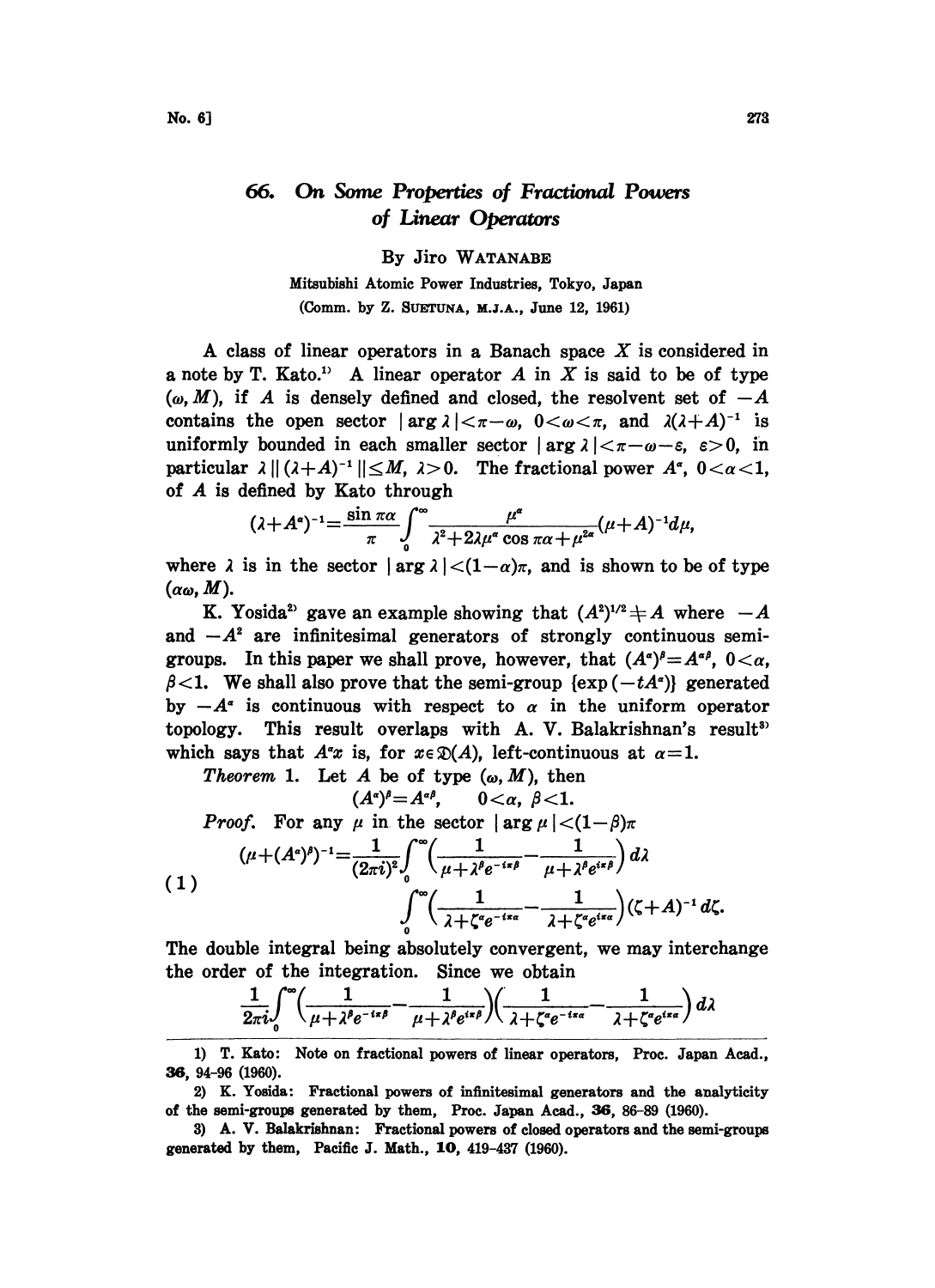$$
=\frac{1}{2\pi i}\int\limits_c\frac{1}{\mu+z^{\beta}}\left(\frac{1}{z-\zeta^{\alpha}e^{-i\pi\alpha}}-\frac{1}{z-\zeta^{\alpha}e^{i\pi\alpha}}\right)dz
$$
  
=\frac{1}{\mu+\zeta^{\alpha\beta}e^{-i\pi\alpha\beta}}-\frac{1}{\mu+\zeta^{\alpha\beta}e^{i\pi\alpha\beta}} ,

where the path C runs from  $\infty e^{ix}$  to 0 and from 0 to  $\infty e^{-ix}$ , it follows from  $(1)$  that

$$
(\mu+(A^{\alpha})^{\beta})^{-1}=(\mu+A^{\alpha\beta})^{-1}.
$$

This shows that  $(A^{\alpha})^{\beta} = A^{\alpha \beta}$ .

Lemma 1. For each  $\varepsilon > 0$ ,

 $\sup$  [||  $\lambda(\lambda + A^{\alpha})^{-1}$ ||; |  $\arg \lambda$ | $\leq \pi - \omega - \varepsilon$ ,  $0 < \alpha \leq 1$ ] $< \infty$ .

*Proof.* Since A is of type  $(\omega, M)$ , there exists an  $M_0 < 0$  such that

$$
||\lambda(\lambda+A)^{-1}||\leq M_0
$$

for any  $\lambda$  in the sector  $|\arg \lambda| \leq \pi - \omega - \varepsilon$ . For each  $\alpha$  with  $0 < \alpha < 1$ and for each  $\lambda$  in the sector, we have

$$
\lambda(\lambda+A^*)^{-1}=\frac{\sin\pi\alpha}{\pi}\int_0^{\infty e^{4\theta}}\frac{\lambda\mu^{\alpha}}{(\lambda+\mu^{\alpha}e^{-i\pi\alpha})(\lambda+\mu^{\alpha}e^{i\pi\alpha})}(\mu+A)^{-1}d\mu
$$

where  $\theta = \arg \lambda$ . Introducing a new integration variable  $\xi = \frac{|\mu|^{\alpha}}{|\lambda|}$ , we obtain for  $\theta \ge 0$ 

$$
\begin{split} \|\lambda(\lambda+A^{\alpha})^{-1}\|&\leq \frac{M_{0}\sin\pi\alpha}{\pi}\left|\int_{0}^{\infty^{d}}\frac{\lambda\mu^{\alpha}}{(\lambda+\mu^{\alpha}e^{-i\pi\alpha})}d\mu\right|\\ &=\frac{M_{0}\sin\pi\alpha}{\pi}\int_{0}^{\infty}\frac{d\xi}{1+2\xi\cos\left(\alpha\theta-\theta-\pi\alpha\right)+\xi^{2}}\\ &=\frac{M_{0}\sin\pi\alpha\cdot\left[(\pi-\theta)(1-\alpha)\right]}{\pi\alpha\sin\left[(\pi-\theta)(1-\alpha)\right]}, \end{split}
$$

and for  $\theta \leq 0$ , similarly as above,

$$
\mid \mid \lambda(\lambda+A)^{-1} \mid \mid \leq \frac{M_0 \sin \pi \alpha \cdot [(\pi+\theta)\alpha-\theta]}{\pi \alpha \sin [(\pi+\theta)(1-\alpha)]}.
$$

Hence the assertion is easily seen.

Lemma 2. For each 
$$
\lambda
$$
 with  $|\arg \lambda| < \pi - \omega$ \n $\lim_{\alpha \uparrow 1} (\lambda + A^{\alpha})^{-1} = (\lambda + A)^{-1}$ 

in the sense of the uniform operator topology. The limit holds uniformly in each compact subset of the sector  $|arg \lambda| < \pi - \omega$ .

*Proof.* To prove the assertion it is sufficient to show that

$$
(2) \qquad \lim_{a\uparrow 1} (1+A^a)^{-1} = (1+A)^{-1},
$$

because of the resolvent equation and Lemma 1.

 $(1+A^{\alpha})^{-1}-(1+A)^{-1}$ 

$$
(3) = \frac{\sin \pi \alpha}{\pi} \int_{0}^{\infty} \frac{\mu^{\alpha-1}}{1+2\mu^{\alpha}\cos \pi \alpha + \mu^{2\alpha}} \left[ \mu(\mu+A)^{-1} - (1+A)^{-1} \right] d\mu.
$$

274